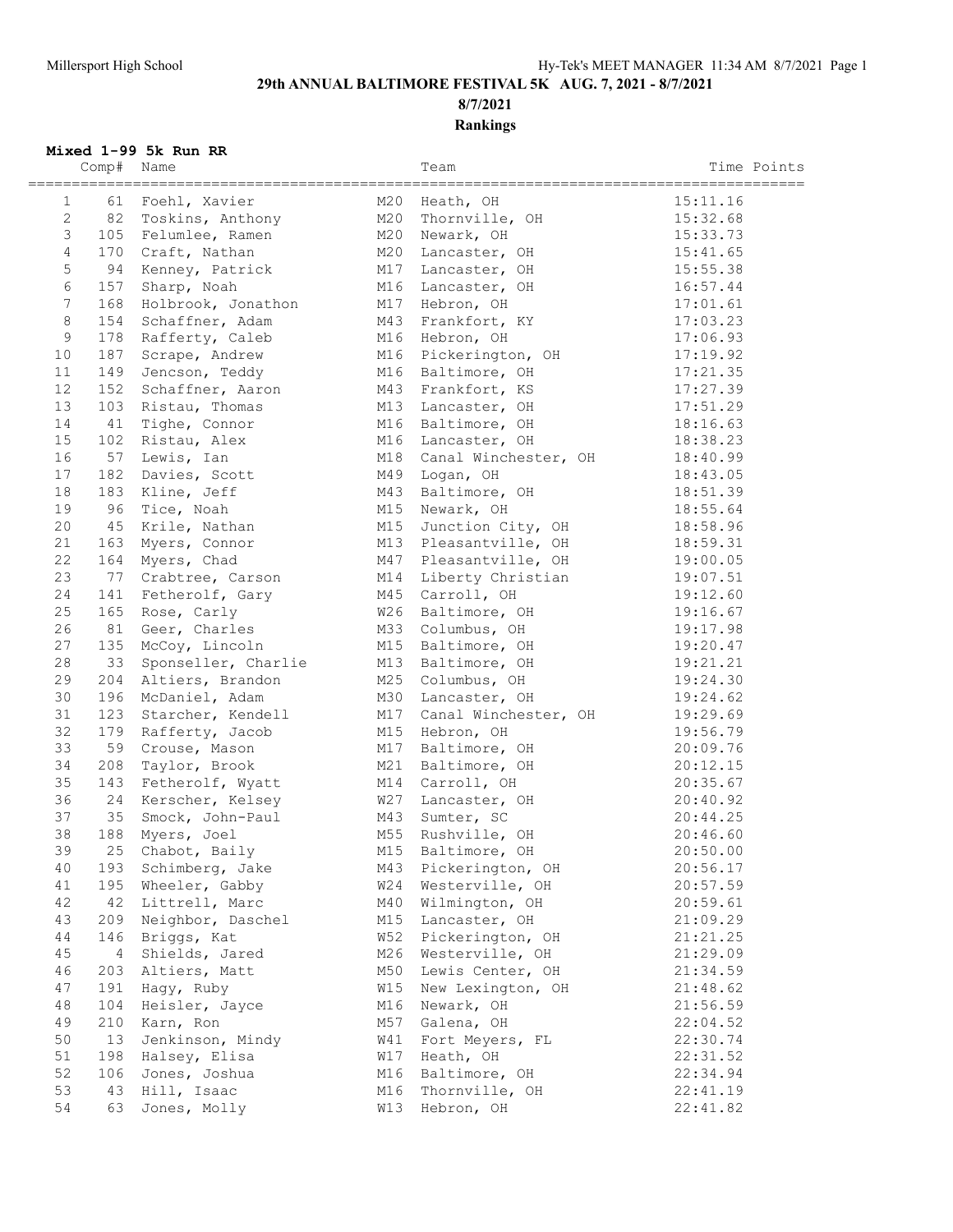**8/7/2021**

## **Rankings**

### **....Mixed 1-99 5k Run RR**

| 55  | 138               | Fondriest, Joseph     | M60        | Granville, OH          | 22:43.63 |
|-----|-------------------|-----------------------|------------|------------------------|----------|
| 56  | 184               | Krile, Noah           | M12        | Baltimore, OH          | 22:44.46 |
| 57  | 64                | Schaffer, Brody       | M11        | Pickerington, OH       | 22:47.44 |
| 58  | $12 \overline{ }$ | Short, Helen          | W46        | Pickerington, OH       | 22:47.71 |
| 59  | 139               | Angelo, Anthony       | M15        | Baltimore, OH          | 22:48.94 |
| 60  | 108               | Schmauch, Mckenzie    | W17        | Baltimore, OH          | 22:58.14 |
| 61  | 83                | Johnson, Mackenzie    | W14        | Pickerington, OH       | 23:00.29 |
| 62  | 84                | Johnson, Brady        | M20        | Pickerington, OH       | 23:00.58 |
| 63  | 116               | Staples, Oliver       | M17        | Baltimore, OH          | 23:01.75 |
| 64  | 1                 | Ketcham, Suzie        | W60        | Baltimore, OH          | 23:09.02 |
| 65  | 91                | Sprankle, Dominic     | M16        | Hebron, OH             | 23:14.03 |
| 66  | 73                | Strawser, Micah       | M12        | Baltimore, OH          | 23:18.62 |
| 67  | 67                | Exline, Meghan        | W17        | Reynoldsburg, OH       | 23:26.33 |
| 68  | 117               | Young, Landon         | M12        | Baltimore, OH          | 23:27.95 |
| 69  | 60                | Vonderwell, Sydney    | W11        | Pickerington, OH       | 23:29.83 |
| 70  | 87                | Feeney, Nathan        | M12        | Pickerington, OH       | 23:33.88 |
| 71  | 53                | Fenstermaker, Michael | M24        | Columbus, OH           | 23:38.00 |
| 72  | 119               | Migliore, Mike        | M56        | Westerville, OH        | 23:38.96 |
| 73  | 156               | Myers, Teri           | W46        | Lancaster, OH          | 23:45.89 |
| 74  | 153               | Schaffner, Rylee      | W14        | Frankfort, KY          | 23:47.99 |
| 75  | 89                | Mularcik, Samantha    | W42        | Pickerington, OH       | 23:54.51 |
| 76  | 171               | McWherter, Ava        | W15        | Pickerington, OH       | 23:54.89 |
| 77  | 166               | Stamm, Erick          | M56        | Baltimore, OH          | 24:00.29 |
| 78  | 192               | Schimberg, Kristi     | W50        | Pickerington, OH       | 24:03.58 |
| 79  | 54                | Taylor, Jake          | M15        | Lancaster, OH          | 24:13.73 |
| 80  | $\overline{c}$    | McCreery, William     | M12        | Baltimore, OH          | 24:20.57 |
| 81  | 176               | Tingler, Daylyn       | M14        | Baltimore, OH          | 24:35.79 |
| 82  | 95                | Theado, Lucy          | W16        | Canal Winchester, OH   | 24:36.84 |
| 83  | 194               | Hagy, Reece           |            | M13 New Lexingtonq, OH | 24:43.46 |
| 84  | 120               | King, Hannah          | W13        | Pickerington, OH       | 24:43.69 |
| 85  | 31                | Sponseller, Rachel    | W11        | Baltimore, OH          | 24:45.29 |
| 86  | 145               | Bontrager, Jason      | M43        | Etna, OH               | 24:51.93 |
| 87  | 150               | Kelley, Mike          | M60        | Lancaster, OH          | 25:01.56 |
| 88  | 172               | Loring, Zeb           | M16        | Millersport, OH        | 25:07.49 |
| 89  | 167               | Holbrook, Jay         | M43        | Hebron, OH             | 25:11.64 |
| 90  | 113               | Eastep, Heather       | W48        | Baltimore, OH          | 25:15.51 |
| 91  | 122               | King, Caleb           | М7         | Pickerington, OH       | 25:26.20 |
| 92  | 121               | King, Phil            | M40        | Pickerington, OH       | 25:28.99 |
| 93  | 32                | Sponseller, Samuel    | M7         | Baltimore, OH          | 25:30.77 |
| 94  | 15                | Stefan, Armintrout    | M33        | Pickerington, OH       | 25:32.29 |
| 95  | 78                | Mohr, Rachel          | W14        | Liberty Christian      | 25:32.80 |
| 96  | 110               | Richer, Kevin         | M21        | Pickerington, OH       | 25:55.79 |
| 97  |                   |                       | W15        |                        | 25:58.61 |
|     | 148               | Cotton, Natalie       |            | Baltimore, OH          |          |
| 98  | 177               | Hartman, Jeff         | M59        | Hebron, OH             | 26:07.18 |
| 99  | 174               | Funk, Ellie           | W16        | Lancaster, OH          | 26:08.41 |
| 100 | 36                | Conn, Elizabeth       | W13        | Baltimore, OH          | 26:20.72 |
| 101 | 80                | Weidner, Julia        | W14        | Lancaster, OH          | 26:30.36 |
| 102 | 29                | Sponseller, Melissa   | W45        | Baltimore, OH          | 26:30.57 |
| 103 | 180               | Gregson, Chris        | M51        | Gahanna, OH            | 26:33.88 |
| 104 | 90                | Mularcik, Kirsten     | W10        | Pickerington, OH       | 26:34.81 |
| 105 | 197               | Nau, Netti            | <b>W50</b> | Heath, OH              | 26:37.08 |
| 106 | 8                 | Luallen, Cara         | W20        | Pataskala, OH          | 26:39.34 |
| 107 | 185               | Krile, Melissa        | <b>W45</b> | Baltimore, OH          | 26:48.75 |
| 108 | 173               | Hendershot, Emily     | W17        | Baltimore, OH          | 27:00.24 |
| 109 | 211               | Karn, Judy            | <b>W53</b> | Galena, OH             | 27:09.00 |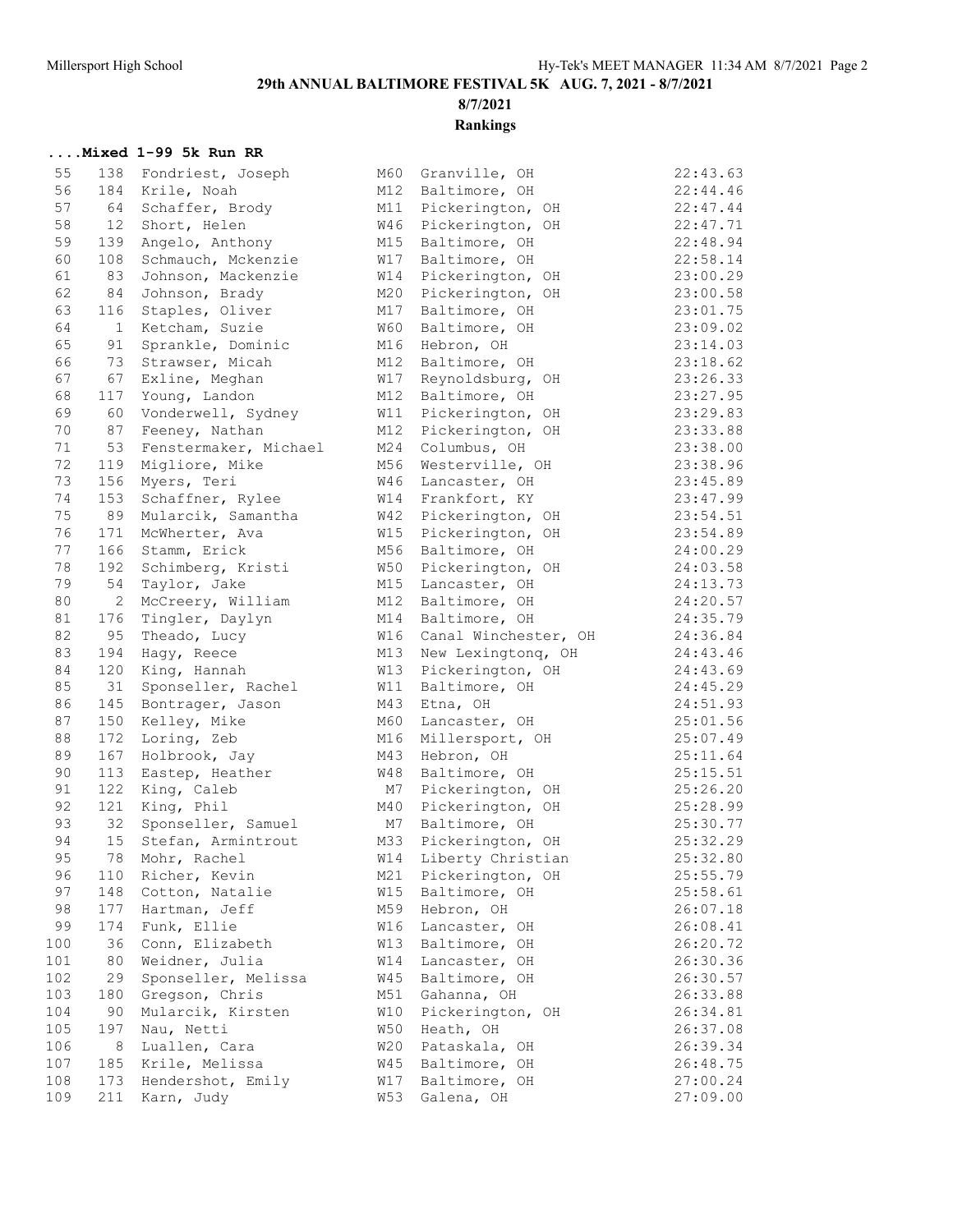# **8/7/2021**

## **Rankings**

### **....Mixed 1-99 5k Run RR**

| 110 | 56        | Jenkins, Micah        | M13        | Greeneville, TN                    | 27:09.83             |
|-----|-----------|-----------------------|------------|------------------------------------|----------------------|
| 111 | 137       | McCoy, Todd           | M44        | Baltimore, OH                      | 27:12.23             |
| 112 | 6         | Gordon-Hock, Kristin  | <b>W42</b> | Lancaster, OH                      | 27:22.89             |
| 113 | 66        | Exline, Catherine     | W48        | Reynoldsburg, OH                   | 27:27.99             |
| 114 | 26        | Chabot, Heidi         | W14        | Baltimore, OH                      | 27:38.16             |
| 115 | 72        | Tiller, Tom           | M70        | Thornville, OH                     | 27:38.48             |
| 116 | 58        | Freeman, Kevin        | M43        | Carroll, OH                        | 27:41.86             |
| 117 | 205       | Makuch, Joshua        | M27        | Baltimore, OH                      | 27:44.70             |
| 118 | 151       | Maddux, Hunter        | M13        | Baltimore, OH                      | 27:52.59             |
| 119 | 79        | Hegenberger, Lily     | W15        | Liberty Christian                  | 27:53.84             |
| 120 | 199       | Funk, Lillia          | W16        | ?????, OH                          | 27:54.36             |
| 121 | 3         | McCreery, Micah       | M45        | Baltimore, OH                      | 27:55.81             |
| 122 | 206       | McCord, Dan           | M28        | Baltimore, OH                      | 27:57.90             |
| 123 | 189       | McCreery, Jerry       | M73        | Baltimore, OH                      | 28:13.80             |
| 124 | 160       | Biggers, Elizabeth    | W30        | Pleasantville, OH                  | 28:16.98             |
| 125 | 144       | Blades, Steve         | M51        | Canal Winchester, OH               | 28:20.21             |
| 126 | 18        | Hicks, Nate           | M32        | Grove City, OH                     | 28:37.03             |
| 127 | 169       | Byrd, Neilston        | M51        | Canal Winchester, OH               | 28:41.03             |
| 128 | 44        | Krile, Allie          | W12        | Junction City, OH                  | 28:42.92             |
| 129 | 65        | Schaffer, Ted         | M42        | Pickerington, OH                   | 29:18.04             |
| 130 | 158       | Tucker, Kelli         | W29        | Lancaster, OH                      | 29:22.55             |
| 131 | 71        | Wilson, Kaitlyn       | W12        | Newark, OH                         | 29:33.08             |
| 132 | 85        | Johnson, Dale         | M50        | Pickerington, OH                   | 29:34.88             |
| 133 | 186       | Starr, Kevin          | M57        | Lancaster, OH                      | 29:37.19             |
| 134 | 132       | Donathan, Christopher | M10        | Pickerington, OH                   | 29:46.84             |
| 135 | 133       | Kessler, Ashley       | W15        | Pickerington, OH                   | 29:52.14             |
| 136 | 134       | McCoy, Lillian        | W15        | Baltimore, OH                      | 29:55.37             |
| 137 | 162       | Davis, Ginger         | W58        | Lancaster, OH                      | 29:56.51             |
| 138 | 93        | Cothrel, Steven       | M60        | Baltimore, OH                      | 30:06.08             |
| 139 | 70        | Cisco, Jeff           | M56        | Lancaster, OH                      | 30:06.49             |
| 140 | 212       | Jones, Taylor         | W12        | Baltimore, OH                      | 30:17.36             |
| 141 | 114       | Haines, Hennali       | <b>W12</b> | Baltimore, OH                      | 30:34.42             |
| 142 | 213       | Osterman, Kate        | <b>W12</b> | Baltimore, OH                      | 30:34.89             |
| 143 | 40        | Tighe, Janelle        | W45        | Baltimore, OH                      | 30:35.54             |
| 144 | 107       | Jones, Samantha       | W15        | Baltimore, OH                      | 31:21.14             |
| 145 | 118       | Heimberger, Brenda    | W69        | Baltimore, OH                      | 31:57.67             |
| 146 | 161       | Huber, Caroline       | W14        | Baltimore, OH                      | 31:58.11             |
| 147 | 175       | Dixon, Jayda          | <b>W16</b> | Junction City, OH                  | 32:11.12             |
| 148 | 125       | Phillips, Aliyah      | W13        | Alexandria, OH                     | 32:11.53             |
| 149 | 75        | Strawser, Kristin     | W43        | Baltimore, OH                      | 32:16.64             |
| 150 | 97        | Tice, Landyn          | M12        | Newark, OH                         | 32:18.84             |
| 151 | 202       | Shell, Mitchell       | M57        | Lancaster, OH                      | 32:20.23             |
| 152 | 130       | Bontrager, Wyland     | <b>W37</b> | Etna, OH                           | 32:34.55             |
| 153 | 131       | Bontrager, Levi       | M11        | etna, OH                           | 32:48.72             |
| 154 | 7         | Gonzalez, William     | M12        | Baltimore, OH                      | 33:02.14             |
| 155 | 101       | Chaney, Reese         | M13        | Baltimore, OH                      | 33:16.03             |
| 156 | 21        | Endsley, Caroline     | W13        | Baltimore, OH                      | 33:34.30             |
| 157 |           | Endsley, Katy         | W39        |                                    |                      |
| 158 | 20<br>46  | Chabot, David         | M50        | Baltimore, OH<br>Baltimore, OH     | 33:35.17<br>33:35.64 |
| 159 |           |                       | M37        | Newark, OH                         |                      |
| 160 | 100<br>52 | Tice, Chris           | W13        | Baltimore, OH                      | 34:20.77<br>35:03.10 |
| 161 | 50        | Shy, Bailey           | W13        | Bamtimore, OH                      | 35:07.44             |
| 162 |           | Slaby, Kathleen       | W17        |                                    | 35:07.73             |
| 163 | 92        | Wright, Hope          | <b>W53</b> | New Lexington, OH<br>Baltimore, OH | 35:36.96             |
|     | 147       | Vannatta, Billie      |            |                                    |                      |
| 164 | 127       | Van Almsick, Mary     | <b>W55</b> | Baltimore, OH                      | 35:57.74             |